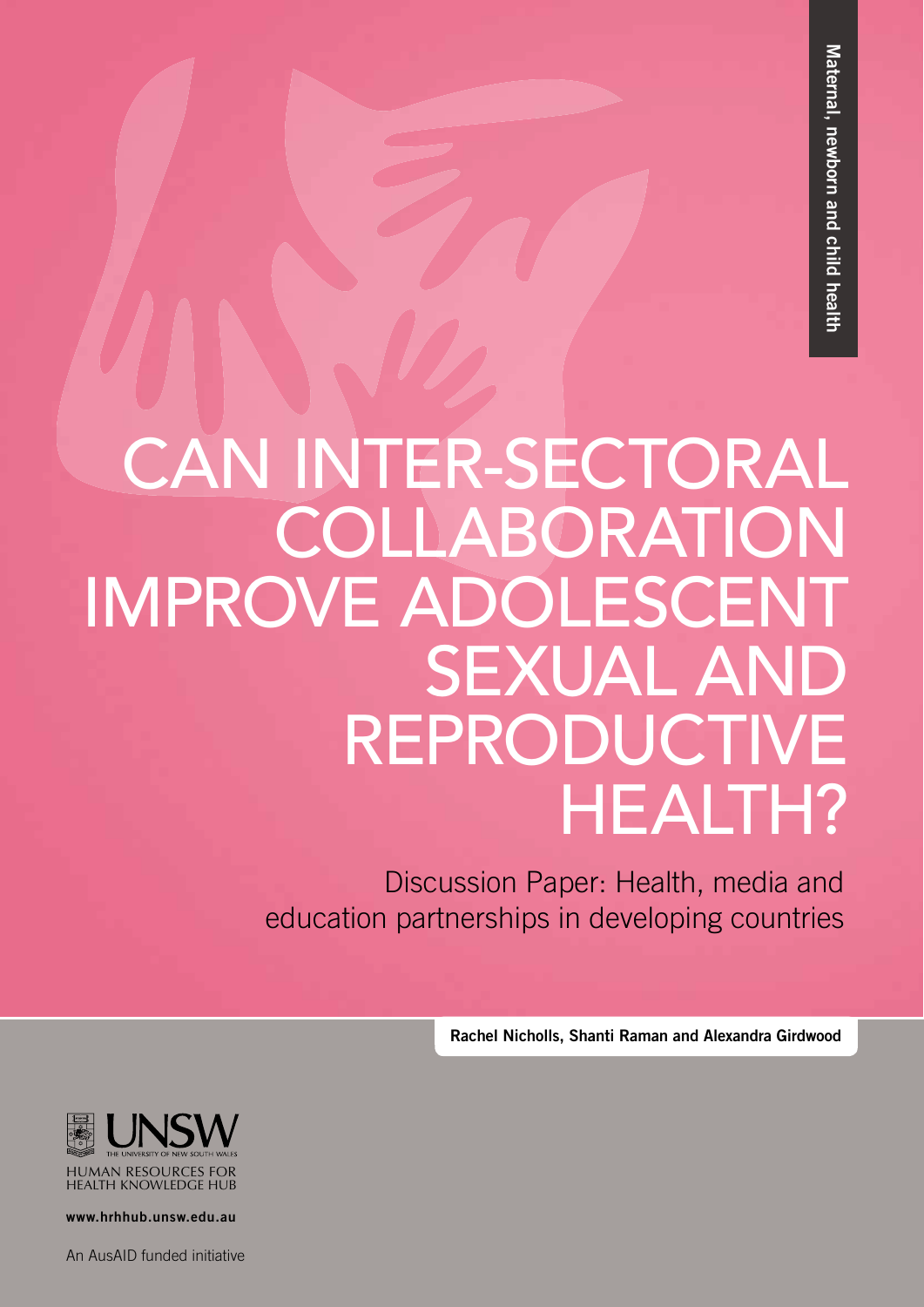#### ACKNOWLEDGEMENTS

We acknowledge the work of Dr Angela Dawson (in addition to Ms Ellie Black, Dr Alison Rutherford, Rachel Nicholls and Ms Samantha Chivers) for the original literature review that informed this discussion paper.

We would also like to acknowledge the expert contribution of Dr Elissa Kennedy in the external review of this document.

#### The Human Resources for Health Knowledge Hub

This technical report series has been produced by the Human Resources for Health Knowledge Hub of the School of Public Health and Community Medicine at the University of New South Wales.

Hub publications report on a number of significant issues in human resources for health (HRH), currently under the following themes:

- leadership and management issues, especially at district level
- maternal, neonatal and reproductive health workforce at the community level
- intranational and international mobility of health workers
- HRH issues in public health emergencies.

The HRH Hub welcomes your feedback and any questions you may have for its research staff. For further information on these topics as well as a list of the latest reports, summaries and contact details of our researchers, please visit www.hrhhub.unsw.edu.au or email hrhhub@unsw.edu.au

This research has been funded by AusAID. The views represented are not necessarily those of AusAID or the Australian Government.

© Human Resources for Health Knowledge Hub 2012

#### Suggested citation:

Nicholls, R, Raman, S and Girdwood, A 2012, *Can inter-sectoral collaboration improve adolescent sexual and reproductive health? Health, media and education partnerships in developing countries,* Human Resources for Health Knowledge Hub, University of New South Wales, Sydney..

National Library of Australia Cataloguing-in-Publication entry Nicholls, Rachell.

*Can inter-sectoral collaboration improve adolescent sexual and reproductive health? Health, media and education partnerships in developing countries* / Rachel Nicholls, Shanti Raman and Alexandra Girdwood.

9780733431616 (pbk.)

Knowledge Hub. 362.290835

Adolescent sexual and reproductive health—collaboration Adolescent sexual and reproductive health—media Adolescent sexual and reproductive health—education Raman, Shanti. Girdwood, Alexandra University of New South Wales. Human Resources for Health

Published by the Human Resources for Health Knowledge Hub of the School of Public Health and Community Medicine at the University of New South Wales.

Level 2, Samuels Building, School of Public Health and Community Medicine, Faculty of Medicine, The University of New South Wales, Sydney, NSW, 2052, Australia

Telephone: +61 2 9385 8464 Facsimile: +61 2 9385 1104

Web: www.hrhhub.unsw.edu.au Email: hrhhub@unsw.edu.au Twitter: http://twitter.com/HRHHub

Please contact us for additional copies of this publication, or send us your email address and be the first to receive copies of our latest publications in Adobe Acrobat PDF.

Design by Gigglemedia, Sydney, Australia.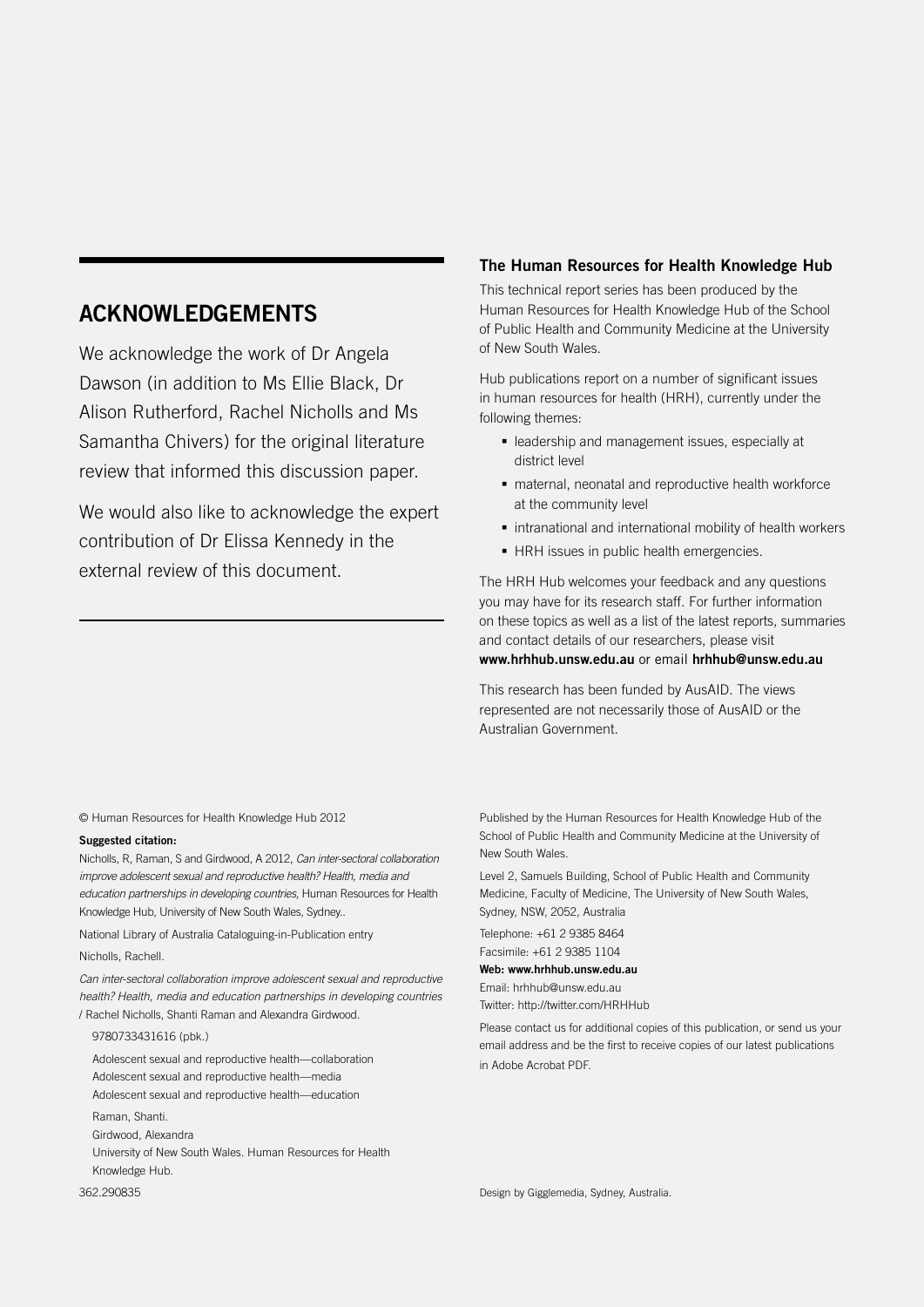### **CONTENTS**

- 2 Acronyms
- 3 Introduction
- 4 What is inter-sectoral collaboration for adolescent sexual and reproductive health?
- 5 How is effectiveness measured?
- 6 Why is collaboration functioning an important part of measuring effectiveness?
- 7 Benefits of inter-sectoral collaboration in developing countries
- 8 Challenges and limitations of inter-sectoral collaboration
- 9 Adolescent sexual and reproductive health inter-sectoral collaboration between the media and health sectors
- 10 Adolescent sexual and reproductive health inter-sectoral collaboration between the education and health sector
- 11 Conclusion
- 11 Recommendations
- 11 Useful tools

#### LIST OF TABLES

5 Table 1. Examples of adolescent sexual and reproductive health programs

#### LIST OF FIGURES

7 Figure 1. Benefits of inter-sectoral collaboration in developing countries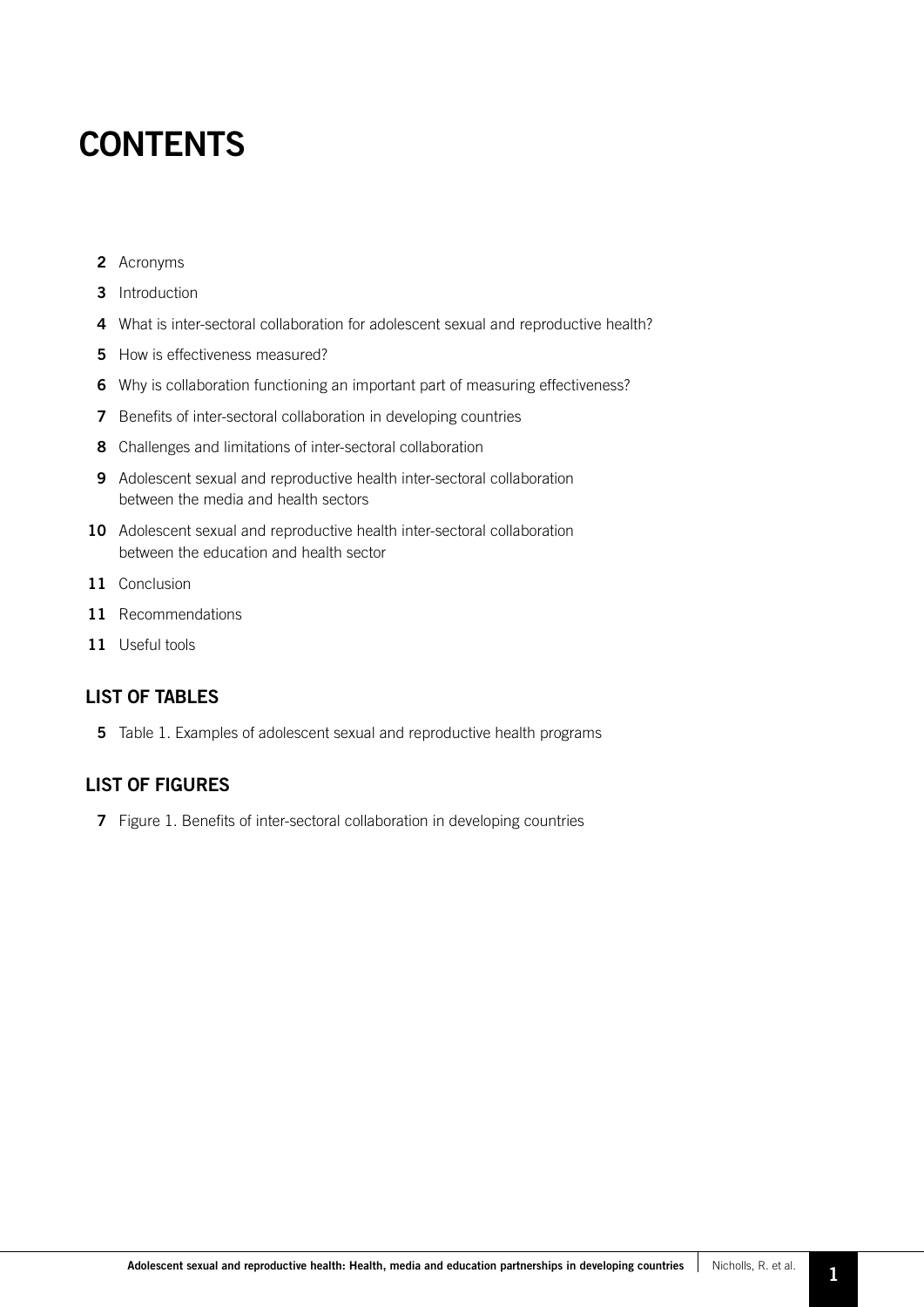### ACRONYMS

| <b>ASRH</b>   | adolescent sexual and reproductive health                                     |  |  |
|---------------|-------------------------------------------------------------------------------|--|--|
| <b>AYA</b>    | African Youth Alliance                                                        |  |  |
| <b>CIDT</b>   | Centre of International Development and Training, University of Wolverhampton |  |  |
| <b>ECLAC</b>  | Economic Commission for Latin America and the Caribbean                       |  |  |
| HIV           | human immunodeficiency virus                                                  |  |  |
| <b>ISC</b>    | inter-sectoral collaboration                                                  |  |  |
| MoH           | Ministry of Health                                                            |  |  |
| <b>NGO</b>    | non-government organisation                                                   |  |  |
| <b>PHAC</b>   | Public Health Agency of Canada                                                |  |  |
| ΡI            | Pathfinder International                                                      |  |  |
| <b>SAFAR</b>  | Strategic Alliance Formative Assessment Rubric                                |  |  |
| <b>SRH</b>    | sexual and reproductive health                                                |  |  |
| <b>STI</b>    | sexually transmitted infection                                                |  |  |
| <b>UNFPA</b>  | United Nations Population Fund                                                |  |  |
| <b>UNICEF</b> | United Nations Children's Fund                                                |  |  |
| WHO           | World Health Organization                                                     |  |  |

*A note about the use of acronyms in this publication* 

Acronyms are used in both the singular and the plural, e.g. NGO (singular) and NGOs (plural). Acronyms are also used throughout the references and citations to shorten some organisations with long names.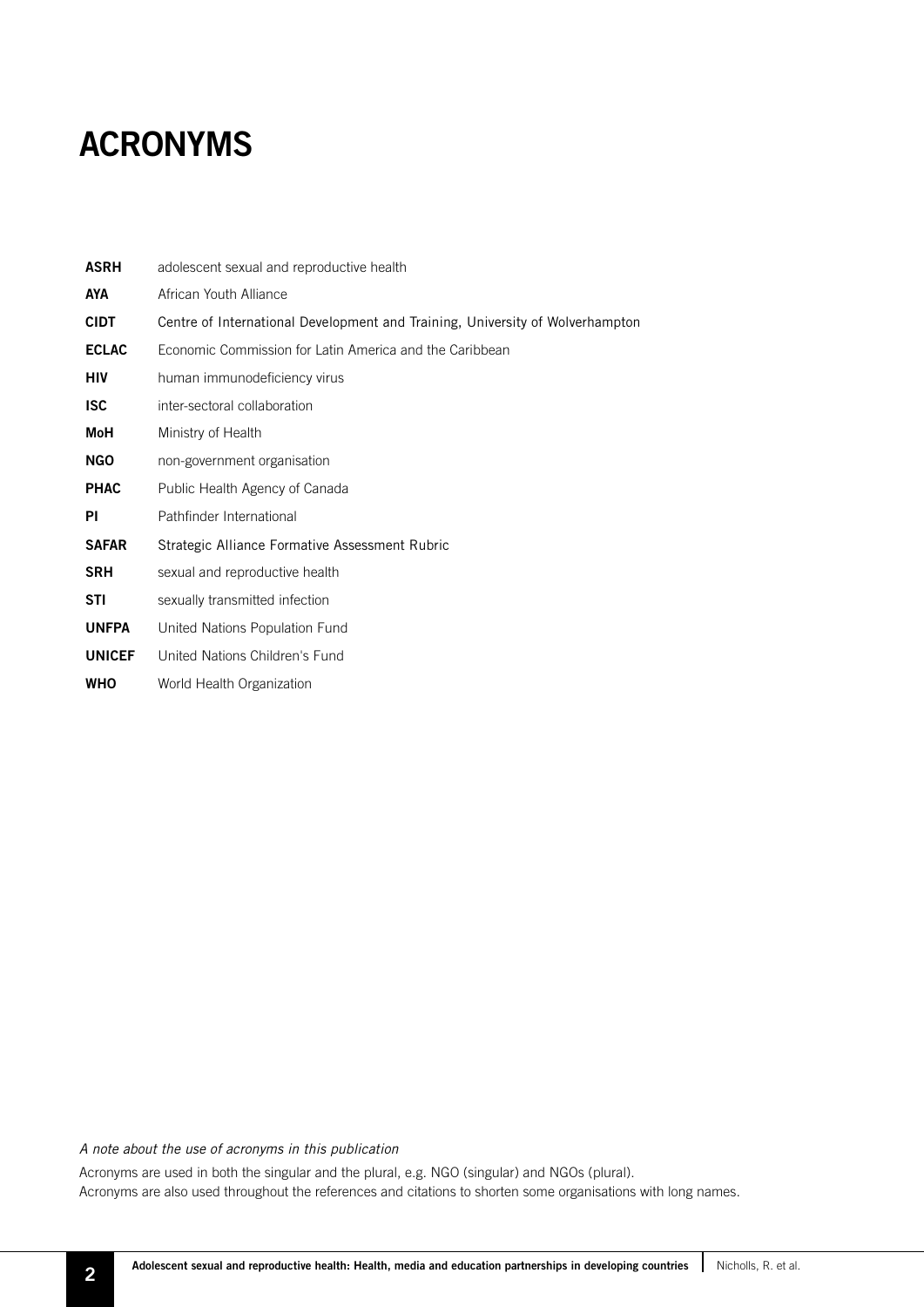### QUESTIONS ADDRESSED IN THIS DISCUSSION PAPER

- **Does inter-sectoral collaboration (ISC)** improve adolescent sexual and reproductive health (ASRH)?
- How is effectiveness of ISC measured?
- Why is collaboration functioning an important part of measuring effectiveness?

## INTRODUCTION

Protecting the health of young people is of enormous importance not only for the individual, but to achieve future development goals. Currently, there are over 1.2 billion adolescents, most of who live in developing countries [UNICEF 2002]. Many of these young people face huge social and economic barriers in accessing sexual and reproductive health (SRH) services and information, but they need the right tools to be able to confront threats such as human immunodeficiency virus (HIV), sexually transmitted infections (STIs), early and unwanted pregnancies, unsafe abortion and sexual violence. These threats are among the leading causes of death and illness among adolescents in low and middle income countries [Gore et al. 2011].

Although the majority of the literature, policy documents and global health directives refer to the promise of intersectoral collaboration (ISC) to advance adolescent sexual and reproductive health (ASRH), there is a lack of rigorous and systematic investigation concerning this. Further, the majority of the specific challenges, successes, or the collaborative structures that supports ASRH action are not well documented. This discussion paper looks at emerging ways in which the effectiveness of ISC is being measured, identifies benefits and challenges in ISC and includes examples of successful ISC in ASRH service delivery between health, media and education in low resource settings. This discussion paper is intended as a reference document for policy and decision makers working in or with developing countries in the areas of human resources for health in ASRH.

#### **Methods**

We undertook a systematic review of the available literature from low resource settings on collaborations between health, education, and media sectors in addressing ASRH. Papers were identified through academic databases: MEDLINE, CINAHL, Scopus, OvidSP and ProQuest. Key words included: inter-sectoral collaborations, collaboration, coalitions, partnership, multi-sectoral, effectiveness, measuring, evaluate, functioning, outcomes, challenges. Relevant papers for inclusion were those with an adolescent sexual or reproductive health topic and/or those with an emphasis on measuring collaboration effectiveness. Grey literature was also collected (primarily through Google) using the previous keywords. The two case studies used in this document highlight ISC in the real world and were identified by the literature search.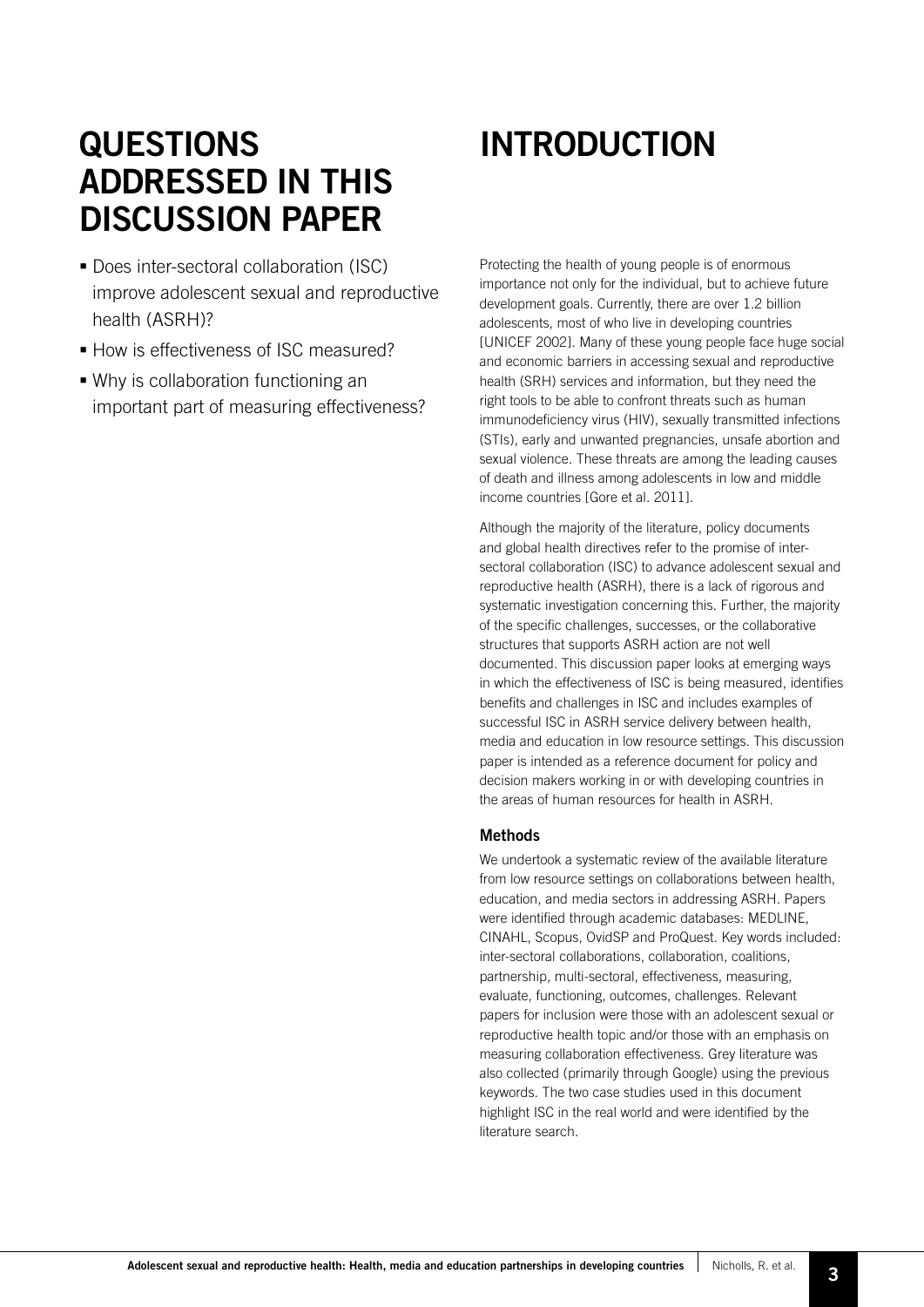### WHAT IS INTER-SECTORAL COLLABORATION FOR ADOLESCENT SEXUAL AND REPRODUCTIVE HEALTH?

The World Health Organization (WHO) defines ISC as a *"recognised relationship between part or parts of different sectors of society which have formed to take action on an issue to achieve health outcomes (or intermediate health outcomes) in a way which is more effective, efficient or sustainable, than might be achieved by the health sector working alone"* [WHO 1997].

It is important to emphasise that ISCs are not simply organisations working together, but instead involves those partnerships with a commitment to mutual relationships and goals [Mattessich et al. 2001]. Key actors can include: the state (government), the market (business) and civil society (non-governmental organisations and not-for profit, etc) [Holveck et al. 2007].

The complexity of ASRH determinants makes it impossible for one institution to deal with all public health goals, therefore intervening to improve the determinants of health requires that public health stakeholders enter into intersectoral partnerships [O'Neill et al. 1997]. For example, efforts to empower individuals and communities, particularly adolescents and women, require the involvement of education and media sectors [ECLAC et al. 2005].

Inter-sectoral approaches for health have been employed at global, regional, national, community, and settings based levels [Public Health Agency of Canada 2007], and may be initiated from the 'top-down' or from the 'bottom up' [WHO & PHAC 2008].

The WHO has emphasised ISC in global strategies such as: the Ottawa Charter [WHO 1986]; Health For All By the Year 2000 [WHO 1981]; International Conference on Intersectoral Action for Health [WHO 1997] and the Millennium Development Goals [United Nations 2000].

The complexity of ASRH determinants makes it impossible for one institution to deal with all public health goals, therefore intervening to improve the determinants of health requires that public health stakeholders enter into inter-sectoral partnerships.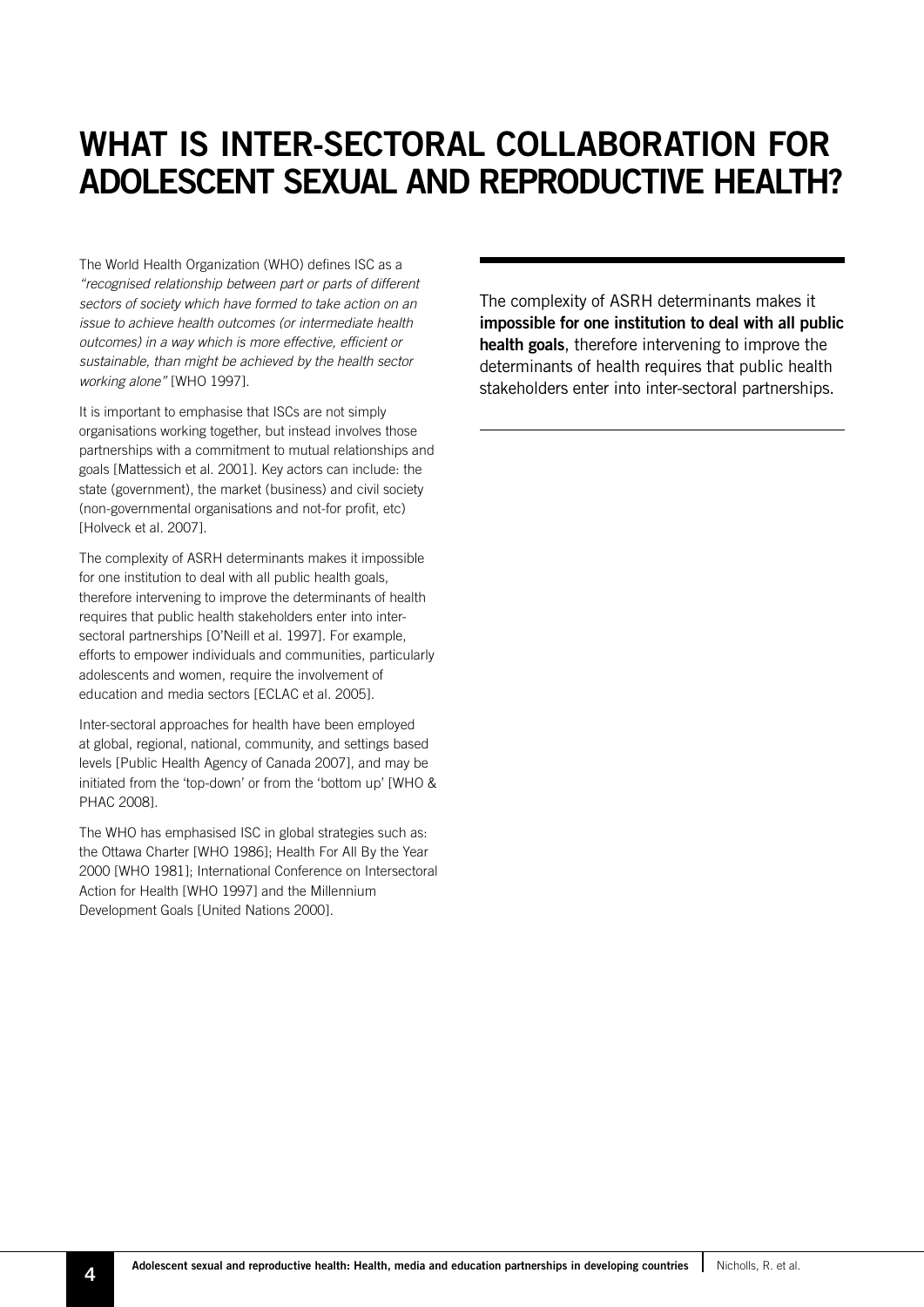### HOW IS EFFECTIVENESS MEASURED?

How do we know if inter-sectoral collaboration is improving adolescent sexual and reproductive health, if there are few examples of documented collaborative activities and a lack of systematic studies in this area? Experts in the collaboration field contend that **population-level health** *and social improvements* are the ultimate indicator of collaboration effectiveness. Unfortunately, these outcomes are difficult to measure because of design issues, incomplete implementation of interventions, and because visible changes take so long to be detectable [Hayes SL et al. 2011]. Their impact may not appear on quantitative assessments of health status for decades, if at all [Weiss et al. 2002].

It is perhaps for these reasons that the WHO supports measuring partnerships in terms of process and coordination, rather than just product [WHO 2003].

Lessons from previous collaborations – (primarily local level 'community coalition' literature) – suggest that solely focusing

on improvements in health rather than also measuring intermediate outcomes such as behaviour and environmental changes does not accurately measure the effectiveness of the collaboration [Roussas & Fawcett 2000].

There is some empirical evidence available to show that collaborative partnerships can contribute to positive intermediate changes in people's *knowledge, attitudes, behaviour,* and in the *environment* (e.g. new policies, practices and services), and this is where the majority of the evidence lies. However, questions have arisen over the magnitude of these effects and determining the degree of attribution because of weak design [Zakocs & Edwards 2006].

Many ASRH studies do not attempt to directly determine the role of the collaboration in facilitating intermediate changes, despite the central role of this action. Nonetheless, some examples of ASRH programs (with good outcomes) that involved collaborative action are provided in Table 1 below:

#### TABLE 1: EXAMPLES OF ADOLESCENT SEXUAL AND REPRODUCTIVE HEALTH PROGRAMS

| <b>EXAMPLE OF CHANGE</b>                                                                        | <b>AUTHORS</b>       | <b>YEAR</b> |
|-------------------------------------------------------------------------------------------------|----------------------|-------------|
|                                                                                                 | Fongkaew et al.      | 2007        |
| Improved ASRH knowledge and attitude change                                                     | Hayes et al.         | 2005        |
|                                                                                                 | Larke et al.         | 2010        |
| Individual behaviour change – e.g. increased use of condoms,<br>postponement of sexual activity | Van Rossem & Meekers | 2000        |
|                                                                                                 | Paine-Andrews et al. | 1999        |
|                                                                                                 | Daniels              | 2007        |
| New or modified programs $-$ e.g. ASRH education in schools, support groups                     | Lewis et al.         | 1999        |
|                                                                                                 | Tang et al.          | 2009        |
| New services $-$ e.g. the provision of health worker training, youth friendly social clubs      | Meekers et al.       | 2005        |
| New policies $-$ e.g. to guide provision of SRH services                                        | Daniels              | 2007        |
|                                                                                                 | Hayes et al.         | 2005        |
| New practices $-$ e.g. improved training & supervision of health workers                        | Daniels              | 2007        |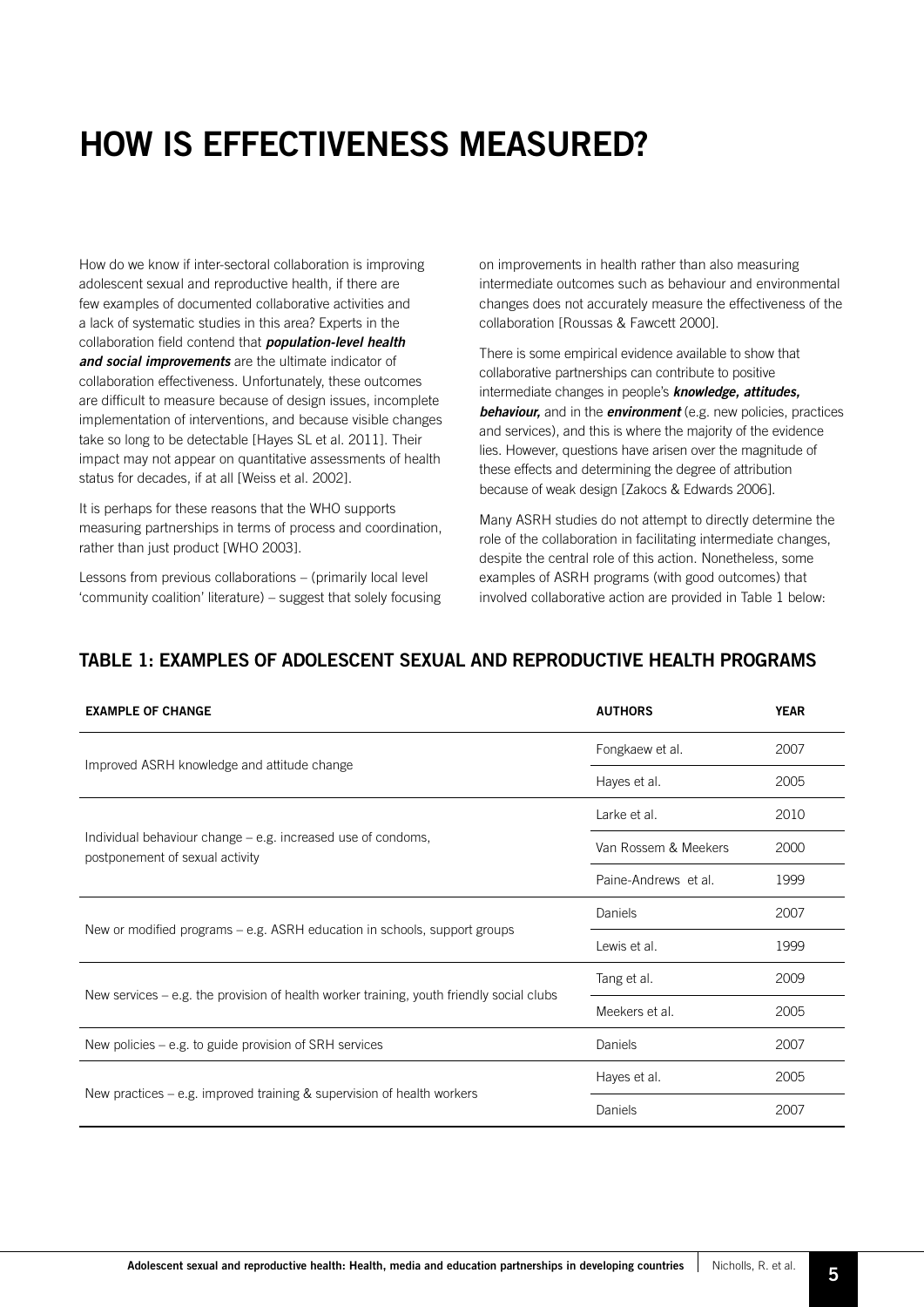### WHY IS COLLABORATION FUNCTIONING AN IMPORTANT PART OF MEASURING EFFECTIVENESS?

Evidence is building to suggest that collaboration *functioning*  should also be agreed upon outcomes to measure e.g. [Berkowitz 2001; Zakocs & Edwards 2006]. Assessing collaboration functioning helps to understand how partnerships achieve effective outcomes or the means by which these outcomes are produced.

Many of the same factors that contribute to the effectiveness and functionality of ISC also facilitate the outcomes, impacts, and sustainability of the intervention. These types of measurements may be surrogates of health outcomes because, if a collaboration functions well, it is likely to have a greater chance of achieving intermediate outcomes and health improvement [Fawcett et al. 2010].

The current literature provides little consensus on which particular collaboration factors affect health outcomes but evidence and practice suggests the following factors are critical:

- **formalisation of rules and procedures**
- action planning
- documentation and ongoing feedback on progress
- leadership style e.g. good facilitation and negotiation skills
- active member participation and diversity
- **agency collaboration**
- **group cohesion**
- $\blacksquare$  technical and financial assistance and support

[Granner & Sharpe 2004; Roussas & Fawcett 2000; Zakocs & Edwards 2006].

Assessing collaboration functioning helps to understand how partnerships achieve effective outcomes or the means by which these outcomes are produced.

Although each collaboration and its context are unique, certain lessons can be learnt about successes and failures that can inform other partnerships. One example of an ASRH ISC that is useful because it reported population, intermediate and process outcomes is an adolescent pregnancy prevention model from Kansas [Paine-Andrews et al. 1999]. Studies like this are not easy to come by from developing countries.

There are models, conceptual frameworks and tools available which provide guidelines for assessing and measuring the effectiveness of partnerships. Refer to the tools section at the end of this paper for more information.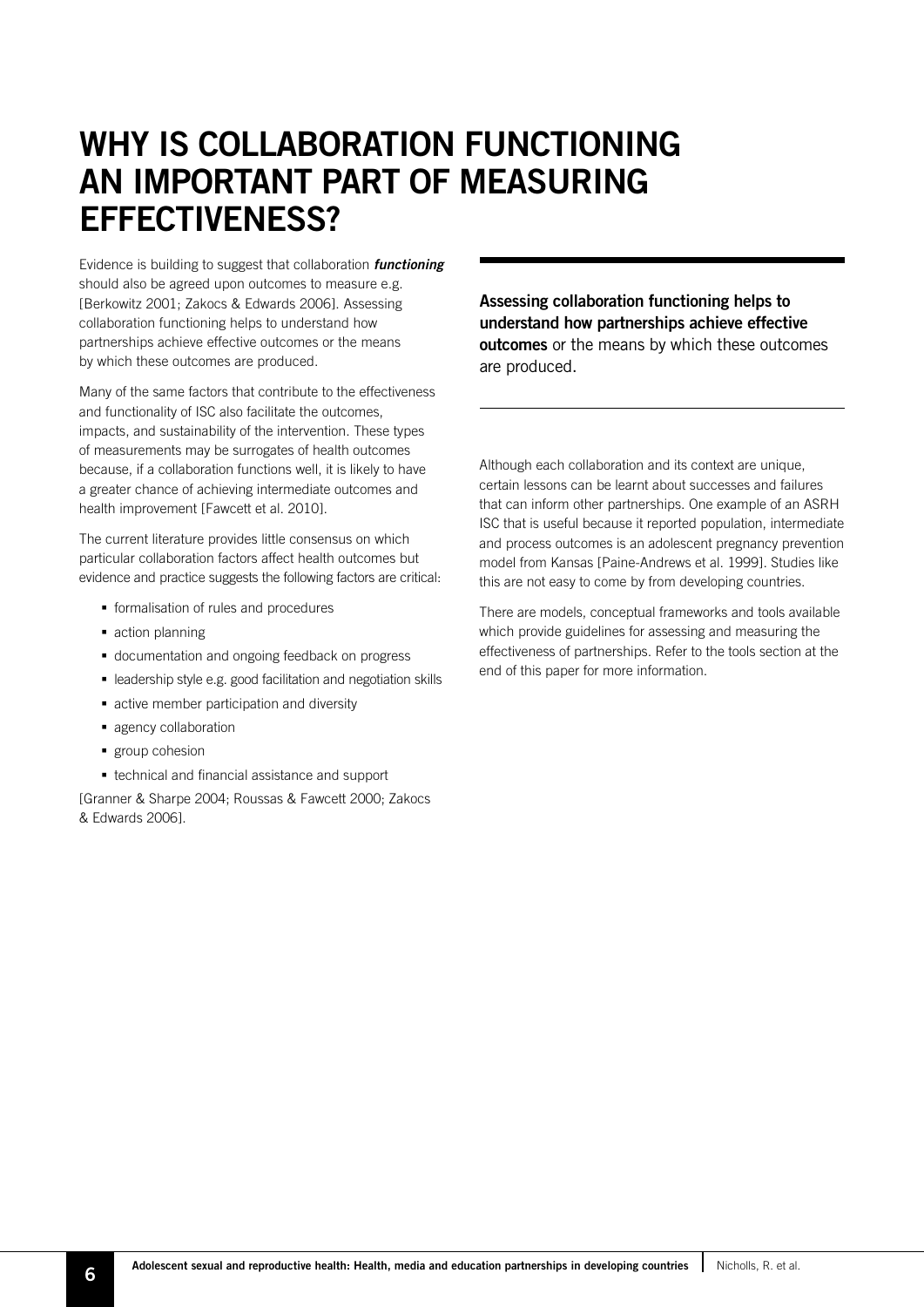### BENEFITS OF INTER-SECTORAL COLLABORATION IN DEVELOPING COUNTRIES

There are a number of reasons why ISC has become such a popular strategy to address health improvement. Ultimately, collaborations provide members with a greater number of resources and a wider variety of strategies from which to tackle an issue.

Figure 1 highlights these points in more detail.

#### FIGURE 1: BENEFITS OF INTER-SECTORAL COLLABORATION IN DEVELOPING COUNTRIES

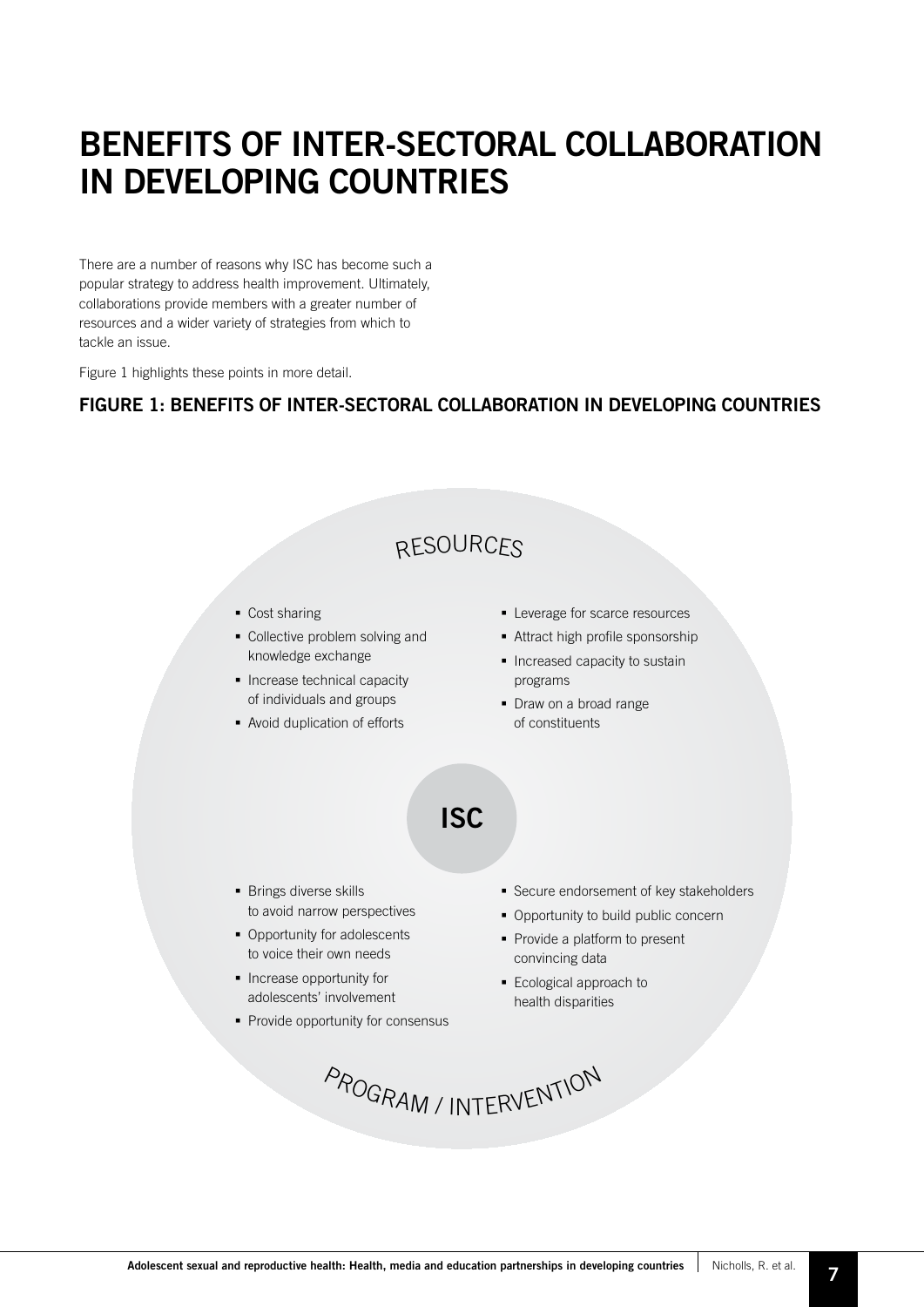### CHALLENGES AND LIMITATIONS OF INTER-SECTORAL COLLABORATION

Even in normal working conditions, a collaborative approach is often acknowledged as a major challenge requiring simultaneous implementation of a comprehensive range of interventions and a broad range of skills.

Researchers and practitioners over the years have noted various weaknesses of ISCs. Before implementing an ISC it's important to take into account that they can divert energy and resources from an organisation. They also may take positions contrary to, or unsupportive of, an individual organisation's interests. Differences among collaboration members may prevent them from taking strong stands on issues and decision-making may also be very slow.

Facilitating the involvement of organisations that have a different focus and little history with one another can be notoriously difficult. This is particularly the case when considering that new processes must be set up to share power and decision making [Mitchell & Shortell 2000]. Bureaucratic regulations, political barriers, cultural differences and high turnover of staff all create barriers to effective collaboration [Aguilar et al. 2010].

Collaborative capacity is also greatly influenced or altered by the larger community context [Foster-Fishman et al. 2001]. Conflict and disasters for example may disrupt ISCs, as unreliable working conditions create huge difficulties in achieving goals. In conditions such as these, documenting, monitoring and evaluation to determine ISC effectiveness may be almost impossible. Even in normal working conditions, a collaborative approach is often acknowledged as a major challenge requiring simultaneous implementation of a comprehensive range of interventions and a broad range of skills [Daniels 2007]. The amount of time needed to build capacities of many of the workers is enormous (especially if sustainability is to be achieved), and monitoring and evaluation can be inadequate [Keller & Brown 2002].

When collaborations have sought to address ASRH, they have confronted pressures arising from cultural norms relating to sexuality and HIV prevention methods with adolescents [Robles-Schrader et al. 2012]. However, HIV prevention collaborations in the USA, for example, have

enabled collaboration members to forge relationships with pro- and anti- abstinence-only organisations and work toward consensus [Robles-Schrader et al. 2012].

Although progress may be slow and consensus hard won, case studies such as this highlight that collaboration can achieve change that may be less likely if organisations are fragmented. In a developing country context, a national coalition in Ghana was successful in influencing the passage of a bill against sexual and domestic violence [Oronje et al. 2011]. The use of force in marriage remains legal in Ghana, highlighting the immense challenge involved in confronting dominant cultural norms, despite the influential and collective power of a national coalition.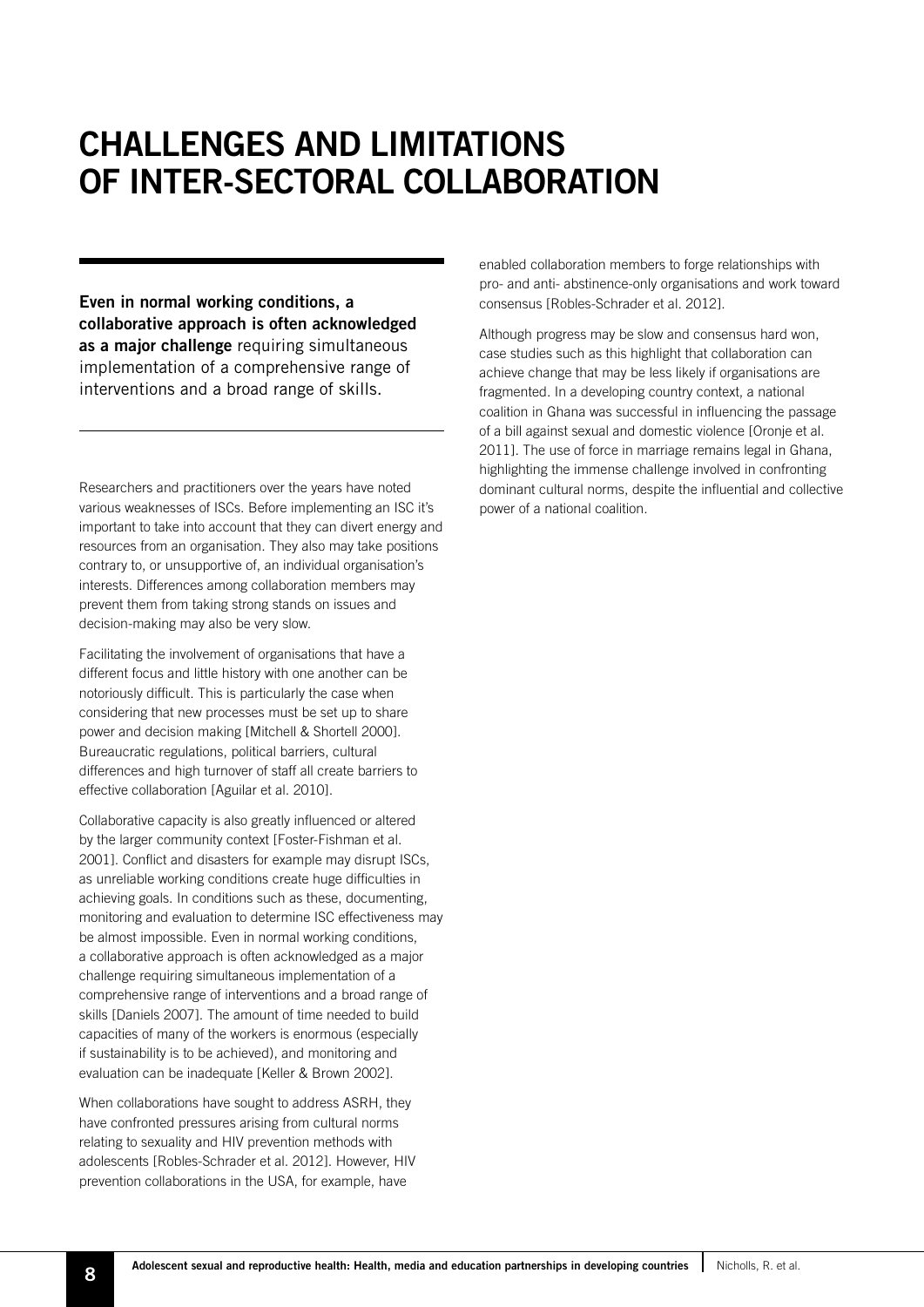### ADOLESCENT SEXUAL AND REPRODUCTIVE HEALTH INTER-SECTORAL COLLABORATION BETWEEN THE MEDIA AND HEALTH SECTORS

Media workers play an important role in providing adolescents access to resources that promote their health and development.

Mass communications have been used with increasing success to promote the sexual and reproductive health of young adults in different countries. Mass media based programs have shown evidence of improved knowledge, attitudes and positive behaviour changes [e.g. Magnani 2001; Meekers et al. 2005; Van Rossem & Meekers 2000].

Available evidence shows interventions to improve ASRH should provide accurate consistent messages, social support, life skills and access to contraception and services [Speizer et al. 2003]. Media strategies are one way in which these needs can be provided or promoted.

Media workers play an important role in providing adolescents access to resources that promote their health and development. In developing countries where a substantial proportion of adolescents are not in school or are illiterate, this access to non formal education is particularly important [Govinda 2003]. Adolescents are also thought to engage well with innovative social marketing and entertainment education media initiatives [UNFPA 2012].

Media workers are most often thought of as journalists (print and broadcast), but also include information technology experts; web developers, mobile phone and gaming roles, advertising and public relations, as well people working in 'traditional media' such as storytellers, puppeteers, visual artists, actors, directors, singers and dancers [Panford et al. 2001]. Traditional media is considered particularly useful in engaging people from cultures that are largely based on oral histories and traditions [Panford et al. 2001].

#### MEDIA AND HEALTH CASE STUDY

The African Youth Alliance (AYA) is an inter-sectoral collaboration of organisations that sought to improve adolescent ASRH in four African countries, reaching over 35 million stakeholders through media campaigns, and training young people in Life Planning Skills.

Collaborating partners included the United Nations Population Fund (UNFPA), PATH, and Pathfinder International (PI), governments, non-government organisations (NGOs), community organisations, youth, parents and religious groups.

#### Evidence for ISC effectiveness

*Evidence of health improvement:* Not measured

*Evidence of intermediate outcomes:*  Combined case-control and self-reported exposure design showed that the AYA collaboration had significant effects on sexual knowledge, attitudes, and behaviours of the targeted groups. Amongst stakeholders there was improved knowledge and an increase in commitments and actions supportive of ASRH.

Significant community and systems change was reported, including the development of ASRH policy, integration of ASRH activities into existing programs, improved availability and quality of youth friendly services, institutional capacity building, training of teachers and an increase in resource allocation for ASRH.

#### *Collaboration functioning:*

Important lessons learnt are identified. No information provided about measuring or assessing functioning [Daniels 2007].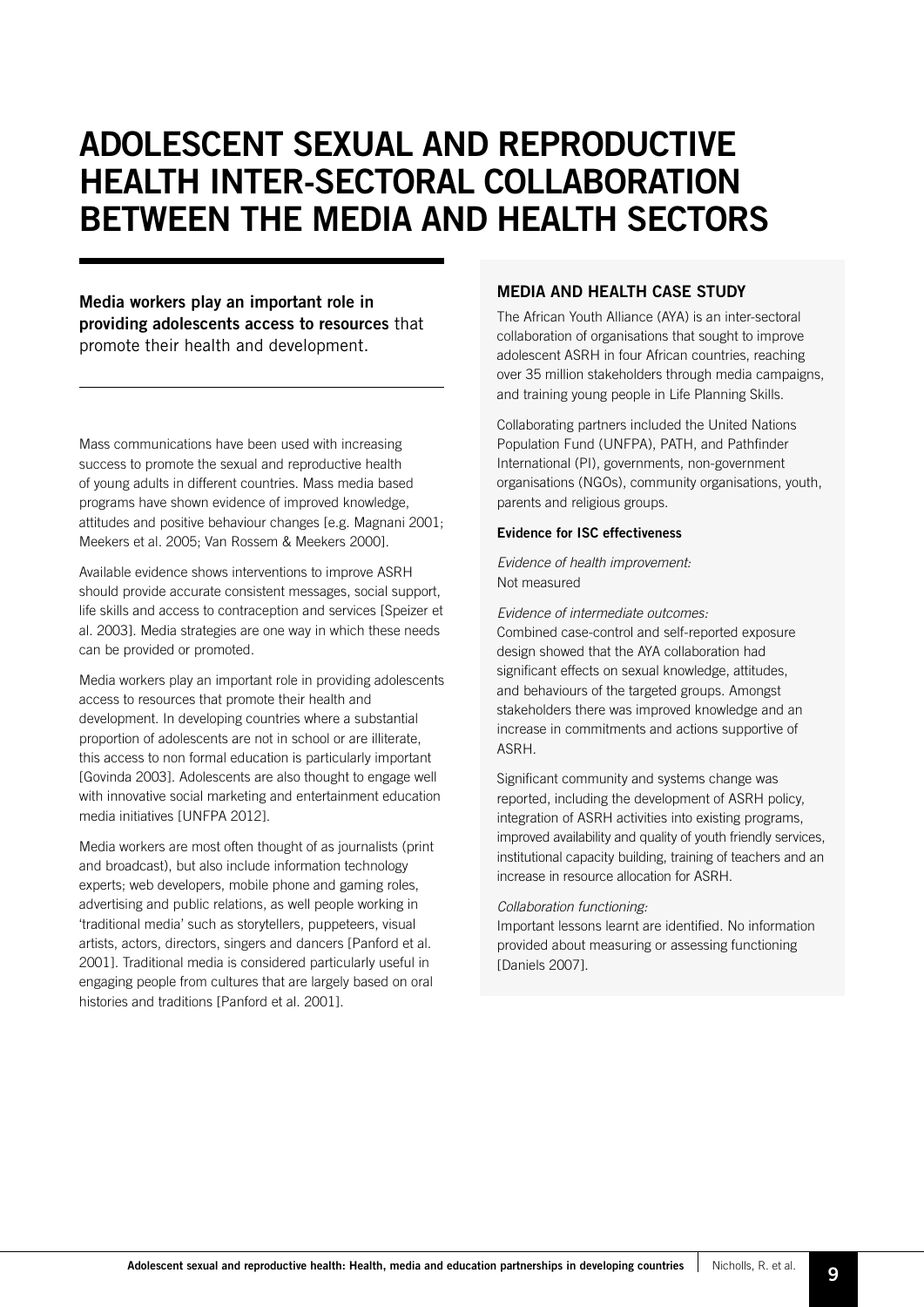### ADOLESCENT SEXUAL AND REPRODUCTIVE HEALTH INTER-SECTORAL COLLABORATION BETWEEN THE EDUCATION AND HEALTH SECTORS

Teachers are considered critical in providing SRH information to adolescents, and evidence shows that providing this kind of information is vital in improving adolescent health.

School services which engage the health sector are common in developing countries [Adeleye & Ofili 2010]. Key partnerships occur between education workers such as teachers, school administrators, peer educators and health workers based in clinics, NGOs, Ministries of Health (MoHs), and research institutions.

Teachers are considered critical in providing SRH information to adolescents, and evidence shows that providing this kind of information is vital in improving adolescent health, for example, lowering teenage pregnancy and HIV infection [Jukes et al. 2008.]

#### EDUCATION AND HEALTH CASE STUDY

#### What was the intervention?

The MEMA kwa Vijana Project: Using data from a prior population-based survey of 9,445 15-19 year old people, 20 communities were stratified and randomly allocated to either receive the new interventions or standard interventions.

The intervention program had four major components: community activities; teacher-led, peer-assisted sex education in primary school; training and supervision of health workers to provide "youth-friendly" health services; and peer condom social marketing for youth.

Collaborating partners included the Tanzanian National Institute for Medical Research, the African Medical and Research Foundation, the London School of Hygiene and Tropical Medicine and the Ministries of Health and Education & Culture of the Government of Tanzania.

#### Evidence of ISC effectiveness

#### *Evidence of health improvement:*

This was measured but showed no reduction in HIV incidence (seroconversion among participants who were HIV negative at enrolment) and seroprevalence of Herpes simplex virus type 2 in a cohort of 9,645 adolescents at final follow-up. The intervention also had no consistent impact on six further biological outcomes.

#### *Evidence of intermediate outcomes:*

The intervention had a statistically significant impact on all knowledge and attitudinal outcomes and also on reported condom use and STI symptoms, sexual debut or having multiple sexual partners. A follow up study in 2010 [Larke et al. 2010] found a modest increase in young people's use of health services seeking care for STI-related symptoms.

#### *Collaboration functioning:*

No information was provided about measuring these factors [Hayes et al. 2005].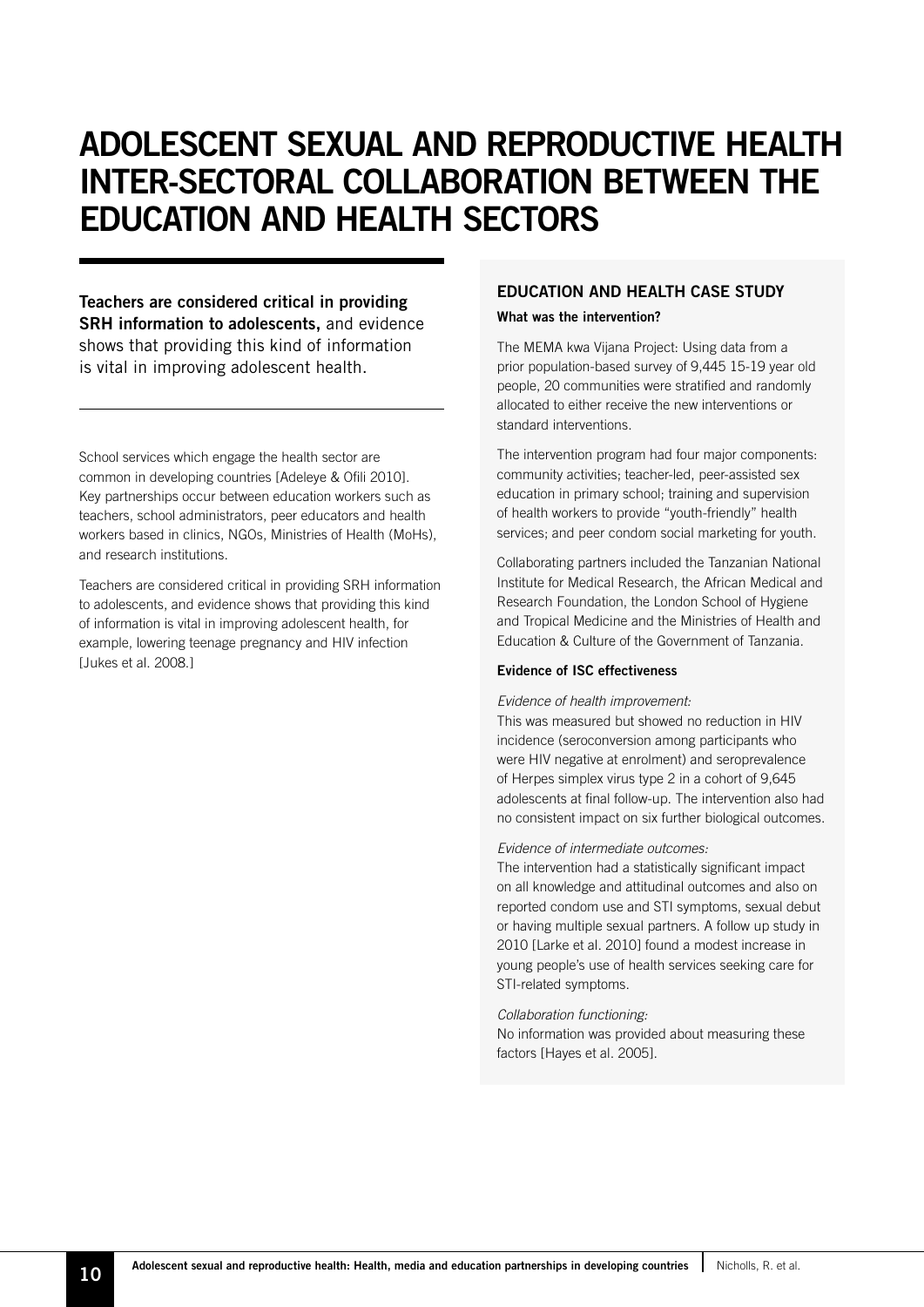The outcomes from these two ASRH ISC case studies show evidence of positive intermediate outcomes and this is consistent with the wider collaboration literature. However, also consistent with the wider literature, there is no attempt to measure the contribution of the collaboration [Hayes et al. 2005] or no details are provided about the measurement system that demonstrated the contribution of the collaborative process to outcomes [Daniels 2007]. Therefore it is difficult to say whether the findings were due to the ISC or to individual programs. In addition, changes due to collaborative action may have gone undetected because the right questions are not being asked.

The education and health ISC [Hayes et al. 2005] sought to measure ASR health improvement but, disappointingly, did not find any. Findings from the larger body of health collaboration literature has found some population level outcomes that could be attributed to activities of a collaborative partnership as well as evidence that partnerships contribute somewhat to a widespread change in health behaviour [Roussas & Fawcett 2000]. It must also be noted that much of this evidence comes from the 'community coalition' field which differ from ISC in that they are usually community driven rather than agency driven.

As a result, these two ASRH case studies demonstrate what is found in the wider literature – not enough information is collected to determine the attribution of the collaboration to outcomes. However, ways of measuring change must be improved before we can say with any certainty that intersectoral collaboration can improve adolescent sexual and reproductive health.

### CONCLUSION RECOMMENDATIONS FOR PRACTICE AND POLICY

- Collaborations should be measured in terms of both empirical outcome measures and descriptions of intersectoral activities, roles and responsibilities.
- Collaboration members should systematically document their progress in facilitating environmental change.
- Evaluations and findings should be shared between partners and be made widely available.

### USEFUL TOOLS

#### *Strategic Alliance Formative Assessment Rubric (SAFAR)*,

a four-step evaluation process to help self-assess and gauge strength of the collaborative effort over time: [Gajda R 2004] Utilizing Collaboration Theory to Evaluate Strategic Alliances. *American Journal of Evaluation March 2004 25: 65-77*

*A model for measuring process and outcomes in communication development interventions* [Figueroa et al. 2002]: http://www.communicationforsocialchange.org/pdf/ socialchange.pdf

*Multi–agency planning using the Logical Framework Approach* (2005). Philip Dearden, Centre for International Development and Training (CIDT), University of Wolverhampton: http://www2.wlv.ac.uk/webteam/ international/cidt/cidt\_multi\_agency\_planning.pdf

*Collaboration Factors Inventory*, Amherst H Wilder Foundation, 2008. An online tool to help you assess how your collaboration is going: http://wilderresearch.org/tools/cfi/index.php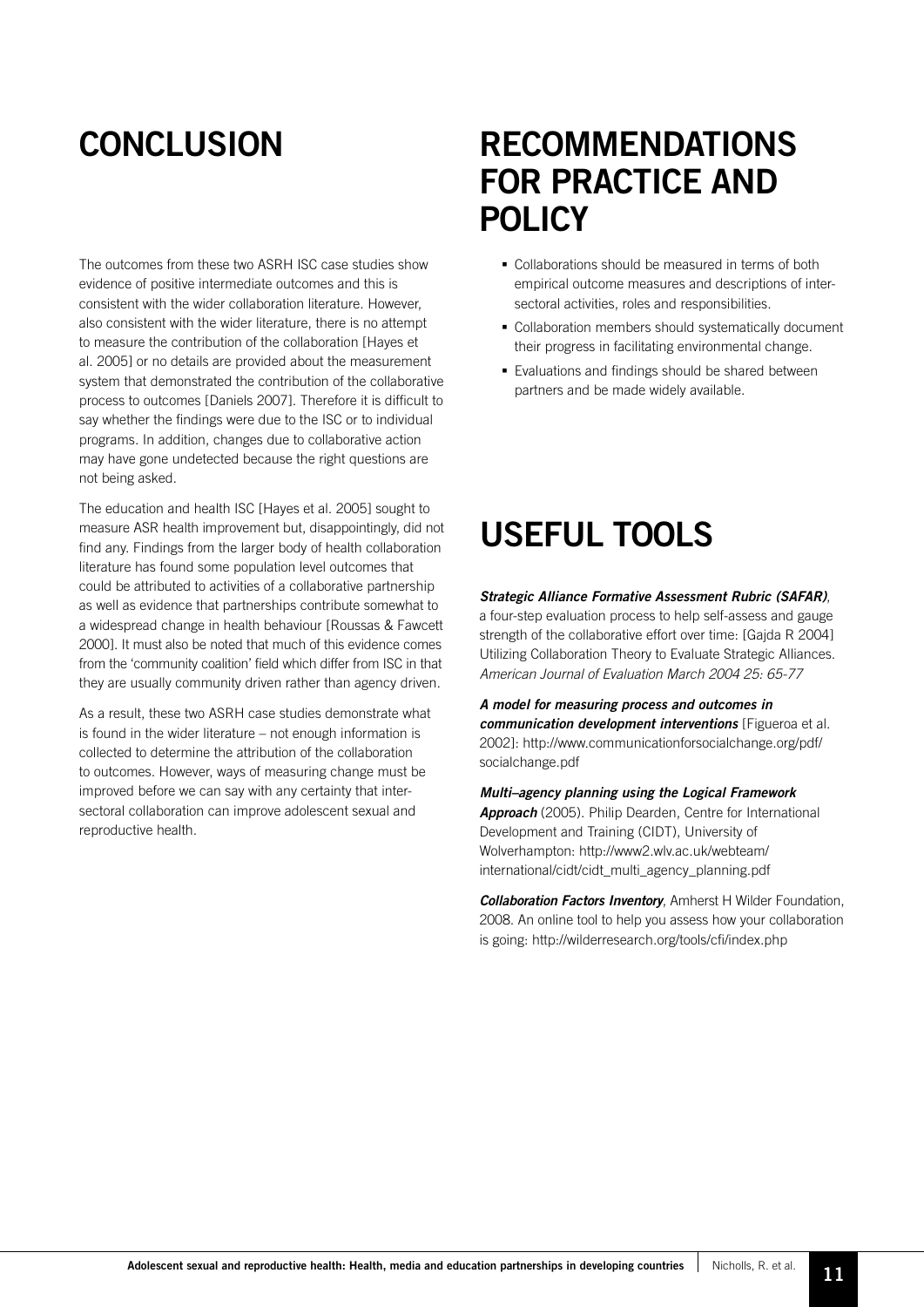### REFERENCES

Adeleye, O & Ofili, A 2010, 'Strengthening Intersectoral Collaboration for Primary Health Care in Developing Countries: Can the Health Sector Play Broader Roles?', J *Environ Public Health.*

Aguilar, D, Abesamis-Mendoza, N, Ursua, R, Divino, L, Cadag, K & Gavin, N 2010, 'Lessons Learned and Challenges in Building a Filipino Health Coalition', *Health Promotion Practice,* vol. 11, no. 3, pp. 428-36.

Berkowitz, B 2001, 'Studying the Outcomes of Community-Based Coalitions', *American Journal of Community Psychology,* vol. 29, no. 2, pp. 213-27.

Daniels, U 2007, 'Improving Health, Improving Lives: Impact of the African Youth Alliance and New Opportunities for Programmes', *African Journal of Reproductive Health / La Revue Africaine de la Santé Reproductive,* vol. 11, no. 3, pp. 18-27.

ECLAC, UNFPA & Pan American Health Organization (PAHO) 2005, *The Right to Health and the Millennium Development Goals.*

Fawcett, S, Schultz, J, Watson-Thompson, J, Fox, M & Bremby, R 2010, 'Building Multisectoral Partnerships for Population Health and Health Equity', *Preventing Chronic Disease. Public Health Practice, Research and Policy,* vol. 7, no. 6.

Figueroa, M, Kincaid, D, Rani, M & Lewis, G 2002, *Communication for Social Change: An Integrated Model for Measuring the Process and its Outcomes,* Rockefeller Foundation, <http://www.communicationforsocialchange.org/ pdf/socialchange.pdf>.

Fongkaew, W, Fongkaew, K & Suchaxaya, P 2007, 'Early adolescent peer leader development in HIV prevention using youth-adult partnership with schools approach', *Journal of the Association of Nurses in AIDS Care,* vol. 18, no. 2, pp. 60-71.

Foster-Fishman PG, Berkowitz SL, Lounsbury DW, Jacobson S & Allen NA 2001, 'Building collaborative capacity in community coalitions: A review and integrative framework', *American Journal of Community Psychology,* vol. 29, no. 2, pp. 241--61.

Gajda R 2004, 'Utilizing Collaboration Theory to Evaluate Strategic Alliances', *American Journal of Evaluation,* vol. 25, no. 1, pp. 65-77.

Gore, Bloem, Patton GC, Ferguson J, Joseph V, Coffey C, Sawyer S & Mathers C 2011, 'Global burden of disease in young people aged 10–24 years: a systematic analysis', *The Lancet,* vol. 377, no. 9783, pp. 2093-102.

Govinda, R 2003, *Non-formal Education and Poverty Alleviation. Exploring Experiences from Asia,* National Institute of Educational Planning and Administration, New Delhi.

Granner, ML & Sharpe, PA 2004, 'Evaluating community coalition characteristics and functioning: a summary of measurement tools', *Health Education Research,* vol. 19, no. 5, pp. 514-32.

Hayes, R, Changalucha, J, Ross, D, Gavyole, A, Todd, J, Obasi, A, Plummer, M, Wight, D, Mabey, D & Grosskurth, H 2005, 'The MEMA kwa Vijana Project: Design of a community randomised trial of an innovative adolescent sexual health intervention in rural Tanzania', *Contemporary Clinical Trials,*  vol. 26, no. 4, pp. 430-42.

Hayes SL, Mann MK, Morgan FM, Kitcher H, Kelly MJ & Weightman AL 2011, *Collaboration between local health and local government agencies for health improvement (Review),* The Cochrane Collaboration.

Holveck JC, Ehrenberg JP, Ault S, Rojas R, Vasquez J, Cerqueira M, Ippolito-Shepherd J, Genovese M & Periago M 2007, 'Prevention, control, and elimination of neglected diseases in the Americas: Pathways to integrated, interprogrammatic, inter-sectoral action for health and development', *BMC Public Health,* vol. 7, no. 1, p. 6.

Jukes, M, Simmons, S & Bundy, D 2008, 'Education and vulnerability: the role of schools in protecting young women and girls from HIV in southern Africa', *AIDS,* vol. 22, no. Suppl 4, pp. S41-S56.

Keller, S & Brown, J 2002, 'Media interventions to promote responsible sexual behavior', *Journal of Sex Research*, vol. 39, no. 1, pp. 67-72.

Larke, N, Cleophas-Mazige, B, Plummer, M, Obasi, A, Rwakatare, M, Todd, J, Changalucha, J, Weiss, H, Hayes, R & Ross, D 2010, 'Impact of the MEMA kwa Vijana Adolescent Sexual and Reproductive Health Interventions on Use of Health Services by Young People in Rural Mwanza, Tanzania: Results of a Cluster Randomized Trial', *Journal of Adolescent Health,* vol. 47, no. 5, pp. 512-22.

Lewis, R, Paine-Andrews, A, Fisher, J, Custard, C, Fleming-Randle, M & Fawcett, S 1999, 'Reducing the Risk for Adolescent Pregnancy: Evaluation of a School/Community Partnership in a Midwestern Military Community', *Family & Community Health,* vol. 22, no. 2, pp. 16-30.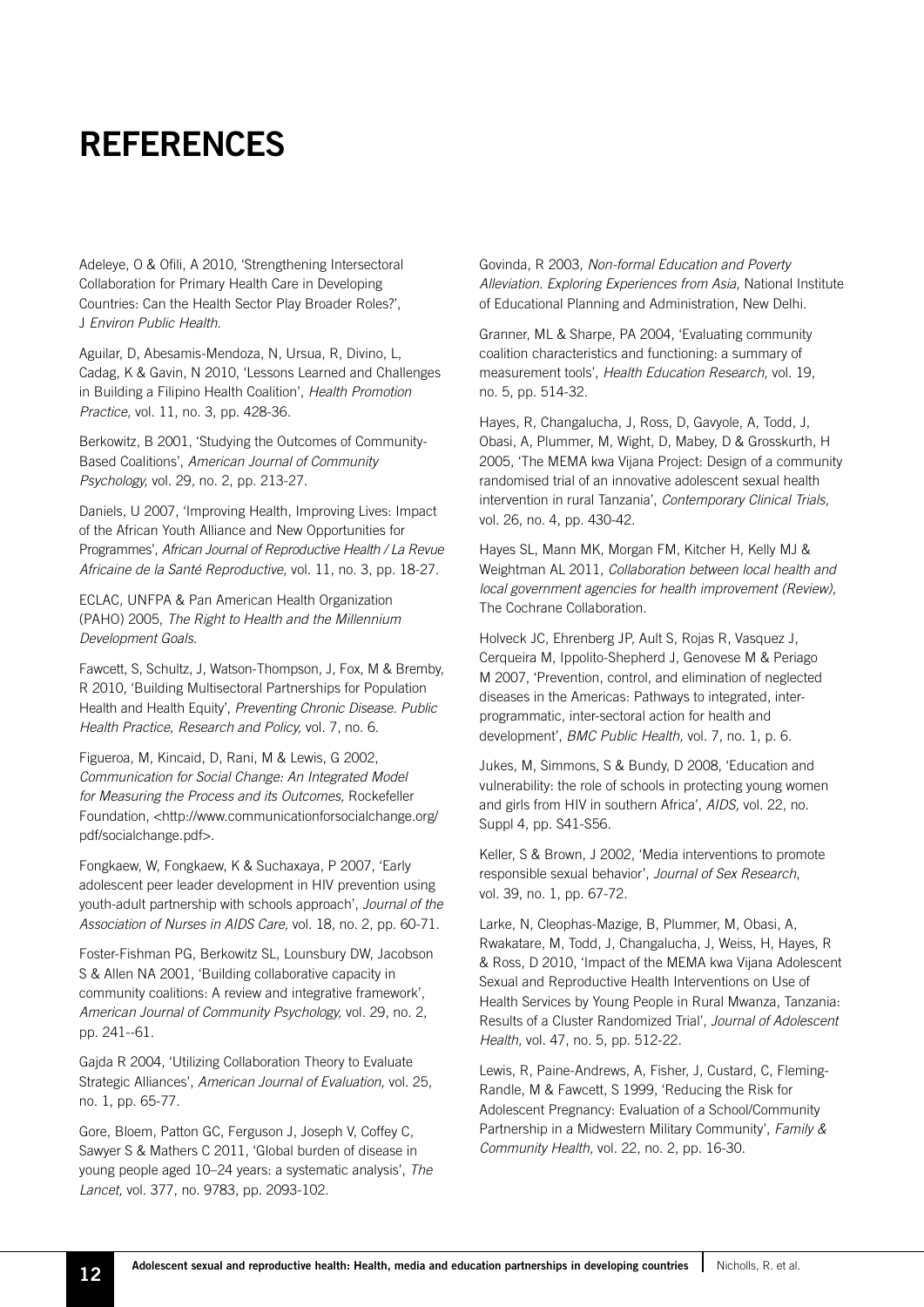Magnani, R 2001, *Impact of a health communications programme on adolescent reproductive health knowledge,*  attitudes and behaviors in three cities in Paraguay, Pathfinder International, Washington, DC.

Mattessich, P, Murray-Close, M & Monsey, B 2001, *Collaboration: What makes it work,* Amherst H. Wilder Foundation, St Paul.

Meekers, D, Agha, S & Klein, M 2005, 'The impact on condom use of the "100% Jeune" social marketing program in Cameroon', *Journal of Adolescent Health,* vol. 36, no. 6, pp. 530-.

Mitchell, S & Shortell, S 2000, 'The governance and management of effective community health partnerships: a typology for research, policy and practice', *Milbank Quarterly,*  vol. 78, pp. 241-89.

O'Neill, Lemieux, Groleau G, Fortin J-P & Lamarche P 1997, 'Coalition theory as a framework for understanding and implementing intersectoral health-related interventions', *Health Promotion International,* vol. 12, no. 1, pp. 79-87.

Oronje, RN, Crichton, J, Theobald, S, Oye Lithur, N & Ibisomi, L 2011, 'Operationalising sexual and reproductive health and rights in sub-Saharan Africa: constraints, dilemmas and strategies', *BMC International Health and Human Rights,* vol. 11, pp. 1-11.

Paine-Andrews, A, Harris, K, Fisher, J, Lewis, R, Williams, E, Fawcett, S & Vincent, M 1999, 'Effects of a Replication of a Multicomponent Model for Preventing Adolescent Pregnancy In Three Kansas Communities', *Family Planning Perspectives,*  vol. 31, no. 4, pp. 182-9.

Panford, S, Nyaney, M, Amoah, S & Aidoo, N 2001, 'Using Folk Media in HIV/AIDS Prevention in Rural Ghana ', *Am J Public Health,* vol. 91, no. 10, pp. 1559-62.

Public Health Agency of Canada 2007, *Crossing Sectors experiences in intersectoral action, public policy and health,* Public Health Agency of Canada.

Robles-Schrader, GM, Harper, GW, Purnell, M, Monarrez, V & Ellen, JM 2012, 'Differential challenges in coalition building among HIV prevention coalitions targeting specific youth populations', *Journal of Prevention and Intervention in the Community,* vol. 40, no. 2, pp. 131-48.

Roussas, S & Fawcett, S 2000, 'A Review of Collaborative Partnerships as a Strategy for Improving Community Health', *Annual Review of Public Health,* vol. 21, pp. 369-402.

Speizer, IS, Magnani, RJ & Colvin, CE 2003, 'The effectiveness of adolescent reproductive health interventions in developing countries: a review of the evidence', *Journal of Adolescent Health,* vol. 33, no. 5, pp. 324-48.

Tang, S, Tian, L, Cao, W, Zhang, K, Detels, R & Li, V 2009, 'Improving Reproductive Health Knowledge in Rural China—A Web-Based Strategy', *Journal of Health Communication,* vol. 14, no. 7, pp. 690-714.

UNFPA *Education and Empowerment: Moving from Information to Action,* viewed 20 February 2012, <http://web.unfpa.org/adolescents/education.htm#media>.

UNICEF 2002, *Adolescence: A Time That Matters*, UNICEF, New York.

United Nations 2000, *Millennium Declaration,* United Nations, New York.

Van Rossem, R & Meekers, D 2000, 'An evaluation of the effectiveness of targeted social marketing to promote adolescent and young adult reproductive health in Cameroon', *AIDS Education & Prevention,* vol. 12, no. 5, pp. 383-404.

Weiss, E, Anderson, M & Lasker, R 2002, 'Making the Most of Collaboration: Exploring the Relationship Between Partnership Synergy and Partnership Functioning', *Health Education and Behaviour,* vol. 29, no. 6, pp. 683-98.

WHO 1981, *Global Strategy For Health for All By The Year 2000,* WHO, Geneva.

—— 1986, *Ottawa Charter for Health Promotion: An International Conference on Health Promotion—The Move Towards a New Public Health,* World Health Organization, Geneva, Switzerland.

—— 1997, *Intersectoral action for health: a cornerstone*  for health-for-all in the twenty-first century, World Health Organization, Halifax, Canada.

—— 2003, *The Power of Partnership,* World Health Organization Geneva.

WHO & PHAC 2008, *Health Equity Through Intersectoral Action: An Analysis of 18 Country Case Studies,* WHO, Public Health Agency of Canada.

Zakocs, RC & Edwards, EM 2006, 'What Explains Community Coalition Effectiveness?: A Review of the Literature', *American Journal of Preventive Medicine,* vol. 30, no. 4, pp. 351-61.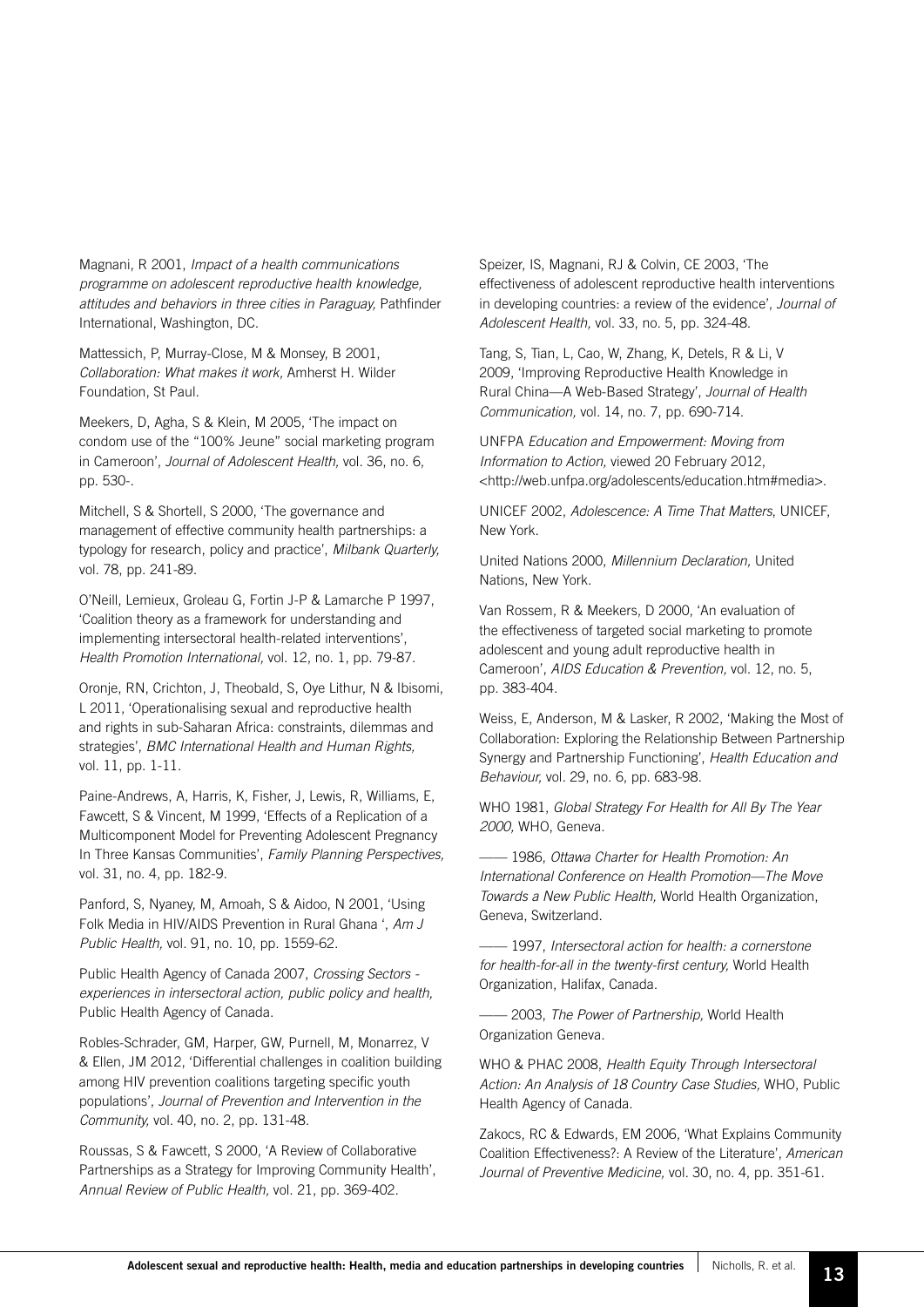### ALSO AVAILABLE IN MATERNAL, NEWBORN AND CHILD HEALTH

Reviews on:

- **Bangladesh**
- Cambodia
- **Indonesia**
- Fiji
- Lao PDR
- Solomon Islands
- Philippines
- **Timor-Leste**
- Papua New Guinea
- Vanuatu

Discussion Papers on:

- **Improving the quality of HRH information:** A focus on the providers of maternal, neonatal and reproductive health care and services at community level in the Asia and Pacific regions
- **Towards a comprehensive approach to** enhancing the performance of health workers in maternal, neonatal and reproductive health at community level: Learning from experiences in the Asia and Pacific regions

To obtain publications or to subscribe to our email news visit www.hrhhub.unsw.edu.au or email hrhhub@unsw.edu.au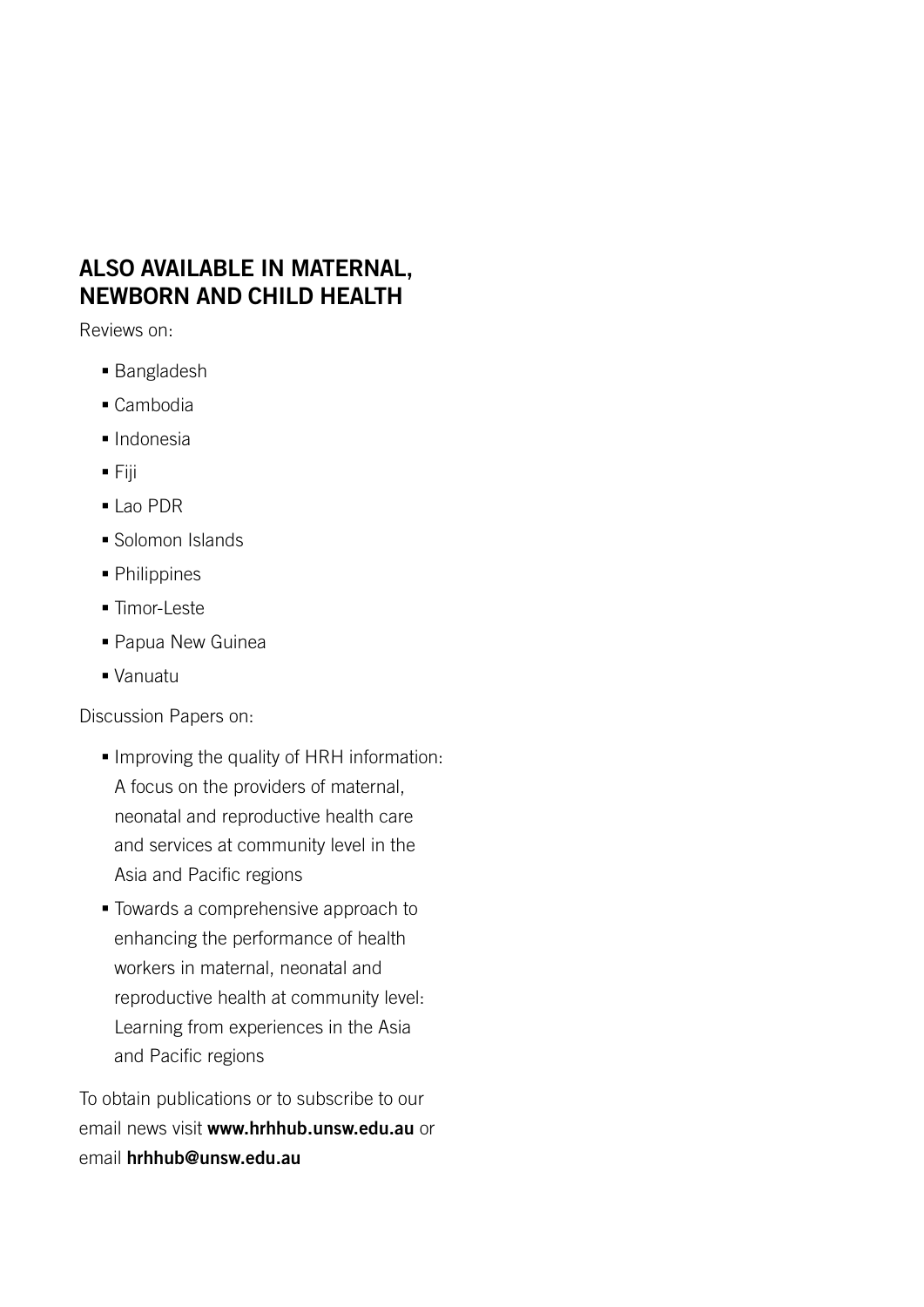#### THE KNOWLEDGE HUBS FOR HEALTH INITIATIVE

The Human Resources for Health Knowledge Hub is one of four hubs established by AusAID in 2008 as part of the Australian Government's commitment to meeting the Millennium Development Goals and improving health in the Asia and Pacific regions.

All four Hubs share the common goal of expanding the expertise and knowledge base in order to help inform and guide health policy.

#### Human Resource for Health Knowledge Hub, *University of New South Wales*

Some of the key thematic areas for this Hub include governance, leadership and management; maternal, neonatal and reproductive health workforce; public health emergencies; and migration. www.hrhhub.unsw.edu.au

#### Health Information Systems Knowledge Hub, *University of Queensland*

Aims to facilitate the development and integration of health information systems in the broader health system strengthening agenda as well as increase local capacity to ensure that cost-effective, timely, reliable and relevant information is available, and used, to better inform health development policies.

www.uq.edu.au/hishub

#### Health Finance and Health Policy Knowledge Hub,

*The Nossal Institute for Global Health (University of Melbourne)*

Aims to support regional, national and international partners to develop effective evidence-informed national policy-making, particularly in the field of health finance and health systems. Key thematic areas for this Hub include comparative analysis of health finance interventions and health system outcomes; the role of non-state providers of health care; and health policy development in the Pacific. www.ni.unimelb.edu.au

#### Compass: Women's and Children's Health Knowledge Hub,

*Compass is a partnership between the Centre for International Child Health, University of Melbourne, Menzies School of Health Research and Burnet Institute's Centre for International Health.*

Aims to enhance the quality and effectiveness of WCH interventions and focuses on supporting the Millennium Development Goals 4 and 5 – improved maternal and child health and universal access to reproductive health. Key thematic areas for this Hub include regional strategies for child survival; strengthening health systems for maternal and newborn health; adolescent reproductive health; and nutrition.

www.wchknowledgehub.com.au